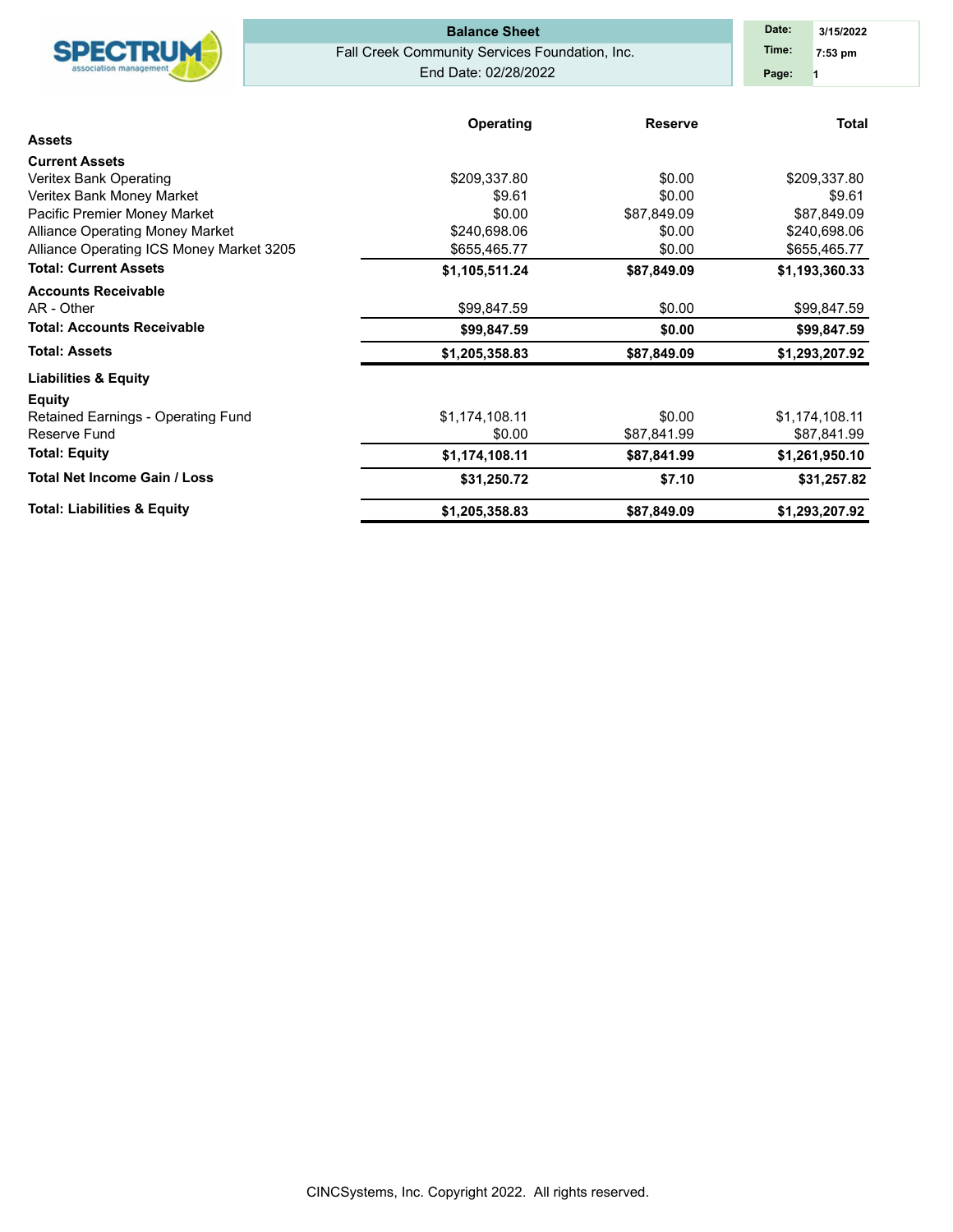|                        | <b>Income Statement</b>                        | Date: | 3/15/2022 |  |
|------------------------|------------------------------------------------|-------|-----------|--|
| <b>SPECTRUM</b>        | Fall Creek Community Services Foundation, Inc. | Time: | $7:53$ pm |  |
| association management | 02/28/2022                                     | Page: |           |  |
|                        |                                                |       |           |  |

|                                     |               | <b>Current Period</b> |                 | Year-to-date  | <b>Annual</b> |                 |               |
|-------------------------------------|---------------|-----------------------|-----------------|---------------|---------------|-----------------|---------------|
| <b>Description</b>                  | <b>Actual</b> | <b>Budget</b>         | <b>Variance</b> | <b>Actual</b> | <b>Budget</b> | <b>Variance</b> | <b>Budget</b> |
| <b>OPERATING INCOME</b>             |               |                       |                 |               |               |                 |               |
| Income                              |               |                       |                 |               |               |                 |               |
| 4050-00 Interest Income - Operating | \$128.22      | \$-                   | \$128.22        | \$249.00      | \$-           | \$249.00        | \$-           |
| 4110-00 Closing Income              | 8,050.00      |                       | 8,050.00        | 31,001.72     |               | 31.001.72       |               |
| <b>Total Income</b>                 | \$8.178.22    | \$-                   | \$8.178.22      | \$31,250.72   | \$-           | \$31,250.72     | \$-           |
| <b>Total OPERATING INCOME</b>       | \$8.178.22    | \$-                   | \$8.178.22      | \$31,250.72   | \$-           | \$31,250.72     | \$-           |
| Net Income:                         | \$8,178.22    | \$0.00                | \$8,178.22      | \$31,250.72   | \$0.00        | \$31,250.72     | \$0.00        |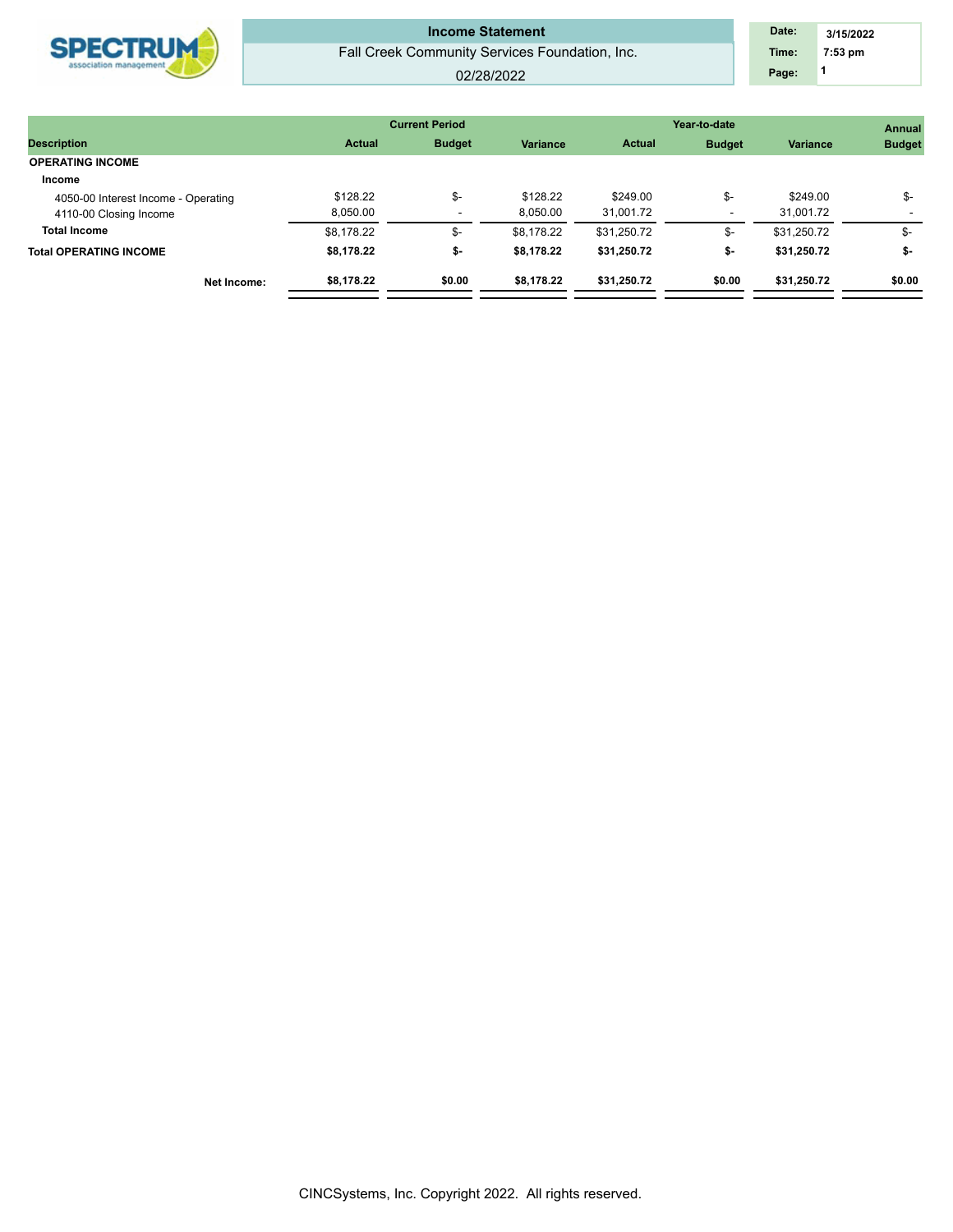| <b>SPECTRUM</b><br>association management | <b>Income Statement</b><br>Fall Creek Community Services Foundation, Inc.<br>02/28/2022 | Date:<br>Time:<br>Page: | 3/15/2022<br>7:53 pm |
|-------------------------------------------|-----------------------------------------------------------------------------------------|-------------------------|----------------------|
|                                           |                                                                                         |                         |                      |

|        |                                |               |               | Year-to-date    |               |  |  |  |  |  |
|--------|--------------------------------|---------------|---------------|-----------------|---------------|--|--|--|--|--|
|        | Variance                       | <b>Actual</b> | <b>Budget</b> | <b>Variance</b> | <b>Budget</b> |  |  |  |  |  |
|        |                                |               |               |                 |               |  |  |  |  |  |
|        |                                |               |               |                 |               |  |  |  |  |  |
| ৬-     | \$3.37                         | \$7.10        | \$-           | \$7.10          | $S-$          |  |  |  |  |  |
|        | \$3.37                         | \$7.10        | \$-           | \$7.10          | \$-           |  |  |  |  |  |
| \$-    | \$3.37                         | \$7.10        | \$-           | \$7.10          | \$-           |  |  |  |  |  |
| \$0.00 | \$3.37                         | \$7.10        | \$0.00        | \$7.10          | \$0.00        |  |  |  |  |  |
|        | <b>Budget</b><br><b>Actual</b> |               |               |                 |               |  |  |  |  |  |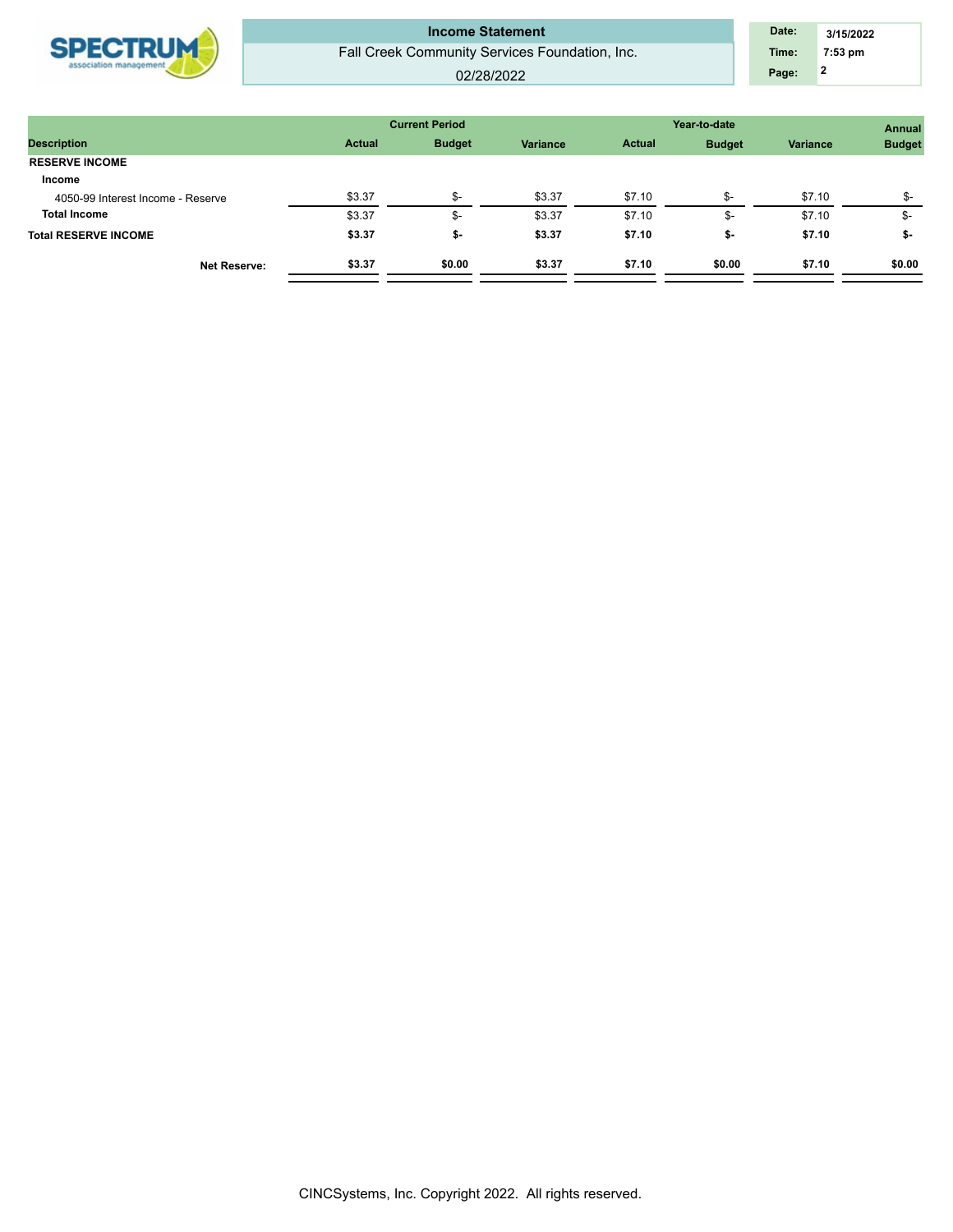

Fall Creek Community Services Foundation, Inc. Fiscal Period: February 2022 **Income Statement Summary - Operating Date: Date: Date: Date: Date: 3/15/2022** 

**1 Time: 7:53 pm Page:**

| <b>Account</b>                | January   | February | March                    | April                    | May                      | June                     | July                     | August                   | September                | October                  | <b>November</b>          | <b>December</b>          | Total     |
|-------------------------------|-----------|----------|--------------------------|--------------------------|--------------------------|--------------------------|--------------------------|--------------------------|--------------------------|--------------------------|--------------------------|--------------------------|-----------|
| <b>OPERATING INCOME</b>       |           |          |                          |                          |                          |                          |                          |                          |                          |                          |                          |                          |           |
| Income                        |           |          |                          |                          |                          |                          |                          |                          |                          |                          |                          |                          |           |
| 4050-00 Interest Income -     | \$120.78  | \$128.22 | ৬-                       | ৬-                       | \$-                      | S-                       | \$-                      | -ত                       | Ֆ-                       | ৬-                       | ъ-                       | .Տ–                      | \$249.00  |
| Operating                     |           |          |                          |                          |                          |                          |                          |                          |                          |                          |                          |                          |           |
| 4110-00 Closing Income        | 22,951.72 | 8,050.00 | $\sim$                   |                          |                          |                          | . .                      |                          |                          |                          |                          |                          | 31,001.72 |
| <b>Total Income</b>           | 23,072.50 | 8,178.22 | $\overline{\phantom{a}}$ | $\overline{\phantom{a}}$ | $\overline{\phantom{a}}$ | $\overline{\phantom{a}}$ | $\overline{\phantom{a}}$ |                          | $\overline{\phantom{a}}$ | $\overline{\phantom{a}}$ | $\blacksquare$           | $\overline{\phantom{a}}$ | 31,250.72 |
| <b>Total OPERATING INCOME</b> | 23,072.50 | 8,178.22 | $\sim$                   | $\overline{\phantom{a}}$ | $\sim$                   | $\sim$                   | $\sim$                   | $\overline{\phantom{a}}$ | $\overline{\phantom{a}}$ | $\sim$                   | $\sim$                   | $\overline{\phantom{a}}$ | 31,250.72 |
| Net Income:                   | 23,072.50 | 8,178.22 | $\overline{\phantom{0}}$ | $\overline{\phantom{a}}$ | $\overline{\phantom{a}}$ | $\overline{\phantom{a}}$ | $\overline{\phantom{a}}$ |                          | $\overline{\phantom{a}}$ | $\overline{\phantom{a}}$ | $\overline{\phantom{a}}$ | . .                      | 31,250.72 |